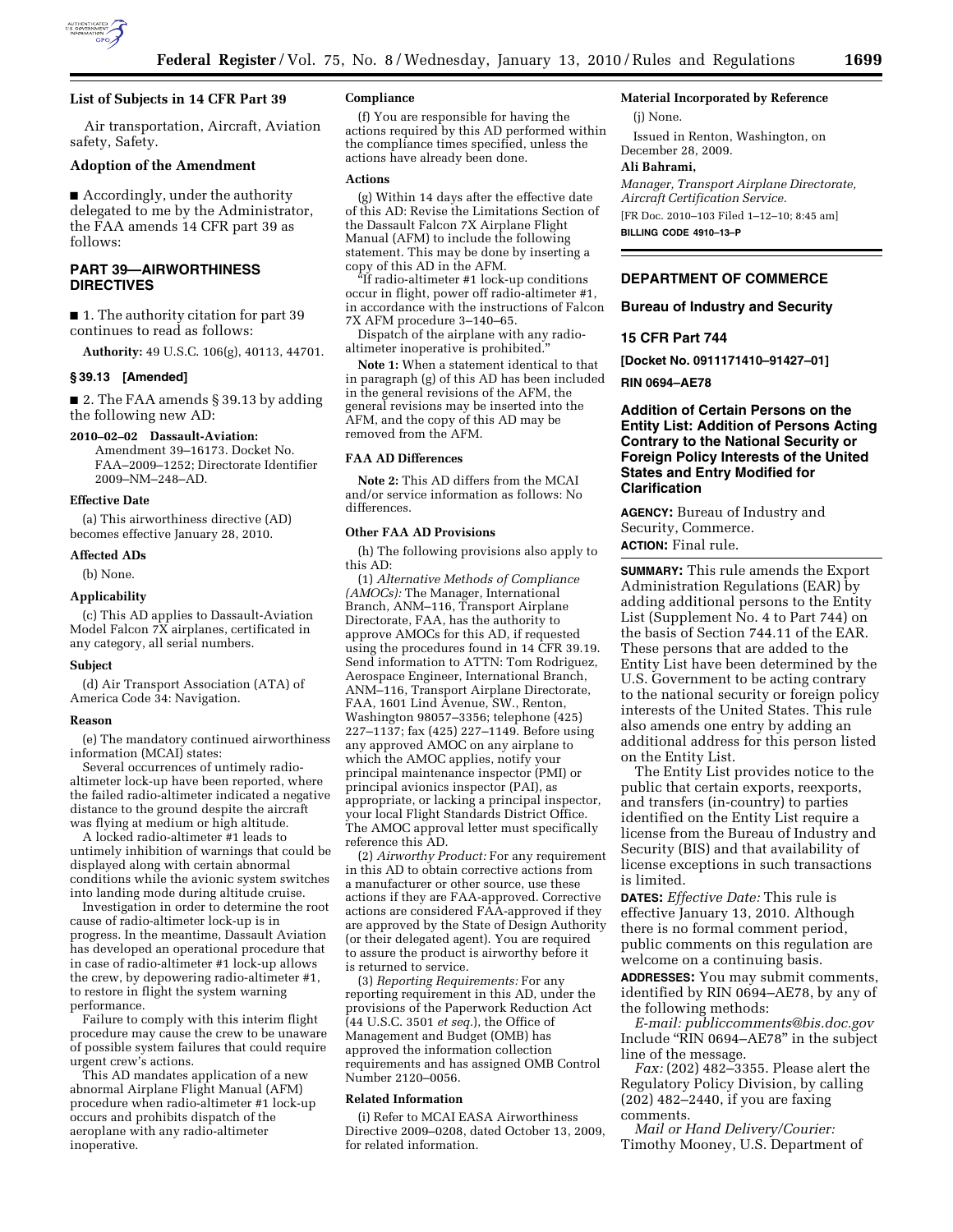Commerce, Bureau of Industry and Security, Regulatory Policy Division, 14th St. & Pennsylvania Avenue, NW., Room 2705, Washington, DC 20230, *Attn:* RIN 0694–AE78. Send comments regarding the collection of information associated with this rule, including suggestions for reducing the burden, to Jasmeet K. Seehra, Office of Management and Budget (OMB), by e-mail to

*Jasmeet*\_*K.*\_*Seehra@omb.eop.gov,* or by fax to (202) 395–7285; and to the Regulatory Policy Division, Bureau of Industry and Security, Department of Commerce, 14th St. & Pennsylvania Avenue, NW., Room 2705, Washington, DC 20230. Comments on this collection of information should be submitted separately from comments on the final rule (i.e. RIN 0694–AE78)—all comments on the latter should be submitted by one of the three methods outlined above.

## **FOR FURTHER INFORMATION CONTACT:**

Elizabeth Scott Sangine, End-User Review Committee, Office of the Assistant Secretary, Export Administration, Bureau of Industry and Security, Department of Commerce, *Phone:* (202) 482–3343, *Fax:* (202) 482– 3911, *E-mail: bscott@bis.doc.gov.* 

## **SUPPLEMENTARY INFORMATION:**

#### **Background**

The Entity List provides notice to the public that certain exports, reexports, and transfers (in-country) to parties identified on the Entity List require a license from the Bureau of Industry and Security (BIS) and that availability of license exceptions in such transactions is limited. Persons are placed on the Entity List on the basis of certain sections of part 744 (Control Policy: End-User and End-Use Based) of the EAR.

The End-User Review Committee (ERC), composed of representatives of the Departments of Commerce (Chair), State, Defense, Energy and, where appropriate, the Treasury, makes all decisions regarding additions to, removals from or changes to the Entity List. The ERC makes all decisions to add an entry to the Entity List by majority vote and all decisions to remove or modify an entry by unanimous vote.

#### *ERC Entity List Decisions*

The ERC made a determination to add fifteen persons under sixteen entries to the Entity List on the basis of § 744.11 (License Requirements that Apply to Entities Acting Contrary to the National Security or Foreign Policy Interests of the United States) of the EAR. The sixteenth entry is to account for one

person who has addresses in both China and Hong Kong. The sixteen entries added to the Entity List consist of one person in Armenia, two persons in China, seven persons in Hong Kong, four persons in Malaysia and two persons in Singapore.

The ERC reviewed § 744.11(b) (Criteria for revising the Entity List) in making the determination to add these persons to the Entity List. Under that paragraph, entities for which there is reasonable cause to believe, based on specific and articulable facts, that the entity has been involved, is involved, or poses a significant risk of being or becoming involved in activities that are contrary to the national security or foreign policy interests of the United States and those acting on behalf of such entities may be added to the Entity List pursuant to § 744.11.

Paragraph (b) of § 744.11 includes an illustrative list of activities that could be contrary to the national security or foreign policy interests of the United States. This illustrative list of activities of concern is described under paragraphs (b)(1)–(b)(5). The persons being added to the Entity List under this rule have been determined by the ERC to be involved in activities that could be contrary to the national security or foreign policy interests of the United States.

### *Additions to the Entity List*

This rule implements the decision of the ERC to add fifteen persons under sixteen entries to the Entity List on the basis of § 744.11 of the EAR. For all of the fifteen persons added to the Entity List, the ERC specifies a license requirement for all items subject to the EAR and establishes a license application review policy of a presumption of denial. The license requirement applies to any transaction in which items are to be exported, reexported or transferred (in-country) to such persons or in which such persons act as purchaser, intermediate consignee, ultimate consignee, or enduser. In addition, no license exceptions are available for shipments to those persons being added to the Entity List.

Specifically, this rule adds the following fifteen persons under sixteen entries to the Entity List:

#### Armenia

(1) *Bold Bridge International, LLC,*  Room 463, H. Hakobyan 3, Yerevan, Armenia.

## China

(1) *Chitron Electronics Company Ltd, a.k.a., Chi-Chuang Electronics Company Ltd (Chitron-Shenzhen),* 2127 Sungang

Rd, Huatong Bldg, 19/F, Louhu Dist, Shenzhen, China 518001; and 169 Fucheng Rd, Fenggu Bldg., 7/F, Mianyang, China 621000; and Zhi Chun Rd, No 2 Bldg of Hoajing jiayuan, Suite #804, Haidian Dist, Beijing, China 100086; and 40 North Chang'an Rd, Xi'an Electronics Plaza Suite #516, Xi'an, China 710061; and 9 Huapu Rd, Chengbei Electronics & Apparatus Mall, 1/F Suite #39, Chengdu, China 610081; and 2 North Linping Rd Bldg 1. Suite #1706, Hongkou Dist, Shanghai, China 200086 (See alternate address under Hong Kong); and

(2) *Wong Yung Fai, a.k.a., Tonny Wong,* Unit 12B, Block 11, East Pacific Garden, Xiang Lin Road, Futian District, Shenzhen, China.

### Hong Kong

(1) *Centre Bright Electronics Company Limited,* Unit 7A, Nathan Commercial Building 430–436 Nathan Road, Kowloon, Hong Kong; and Room D, Block 1, 6/F International Industrial Centre, 2–8 Kwei Tei Street, Shatin New Territories, Hong Kong;

(2) *Chitron Electronics Company Ltd, a.k.a., Chi-Chuang Electronics Company Ltd (Chitron-Shenzhen),* 6 Shing Yip St. Prosperity Plaza 26/F, Suite #06, Kwun Tong, Kowloon, Hong Kong (*See*  alternate address under China);

(3) *Exodus Microelectronics Company Limited,* Unit 9B, Nathan Commercial Building, 430–436 Nathan Road, Kowloon, Hong Kong; *and* Unit 6B, Block 1, International Centre 2–8 Kwei Tei Street, Shatin, New Territories, Hong Kong; *and* Unit 6B, Block 1, International Industrial Centre, 2–8 Kwei Tei Street, Shatin, Hong Kong;

(4) *Hong Chun Tai,* Unit 27B, Block 8, Monte Vista, 9 Sha On Street, Ma On Shan New Territories, Hong Kong; *and*  Unit 7A, Nathan Commercial Building, 430–436 Nathan Road Kowloon, Hong Kong; *and* Room D, Block 1, 6/F International Industrial Centre, 2–8 Kwei Tei Street, Shatin, New Territories, Hong Kong; *and* Unit 9B, Nathan Commercial Building, 430–436 Nathan Road Kowloon, Hong Kong;

(5) *Victory Wave Holdings Limited,*  Unit 2401 A, Park-In Commercial Centre, 56 Dundas Street, Hong Kong; *and* Unit 2401A, 24/F Park-In Commercial Centre, 56 Dundas Street, Mongkok, Kowloon, Hong Kong;

(6) *Wong Wai Chung, a.k.a., David Wong,* Unit 27B, Block 8, Monte Vista, 9 Sha On Street, Ma On Shan, New Territories, Hong Kong; *and* Unit 7A, Nathan Commercial Building 430–436 Nathan Road, Kowloon, Hong Kong; *and*  Room D, Block 1, 6/F International Industrial Centre, 2–8 Kwei Tei Street,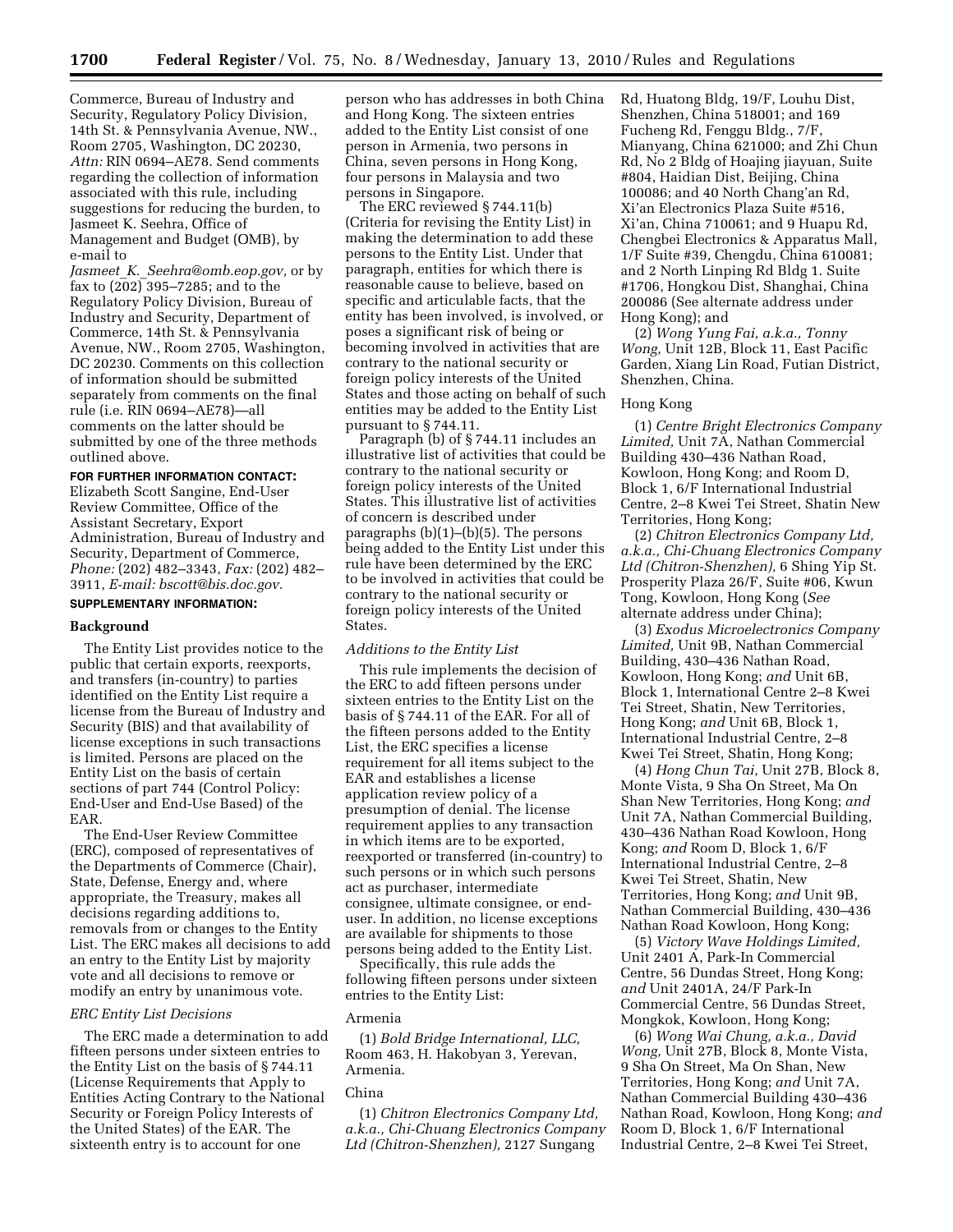Shatin, New Territories, Hong Kong; and

(7) *Wong Yung Fai, a.k.a., Tonny Wong,* Unit 27B, Block 8, Monte Vista, 9 Sha On Street, Ma On Shan, New Territories, Hong Kong; and Unit 1006, 10/F Carnarvon Plaza, 20 Carnarvon Road, TST, Kowloon, Hong Kong; and Unit 7A, Nathan Commercial Building, 430–436 Nathan Road, Kowloon, Hong Kong; and Room D, Block 1, 6/F International Industrial Centre, 2–8 Kwei Tei Street, Shatin, New Territories, Hong Kong; and Unit 9B, Nathan Commercial Building 430–436 Nathan Road, Kowloon, Hong Kong; and Unit 2401A, 24/F Park-In Commercial Centre 56 Dundas Street, Mongkok, Kowloon, Hong Kong.

### Malaysia

(1) *Alex Ramzi,* Suite 33–01, Menara Keck Seng, 203 Jalan Bukit Bintang, Kuala Lumpur, Malaysia 55100;

(2) *Amir Ghasemi,* Suite 33–01, Menara Keck Seng, 203 Jalan Bukit Bintang, Kuala Lumpur, Malaysia 55100;

(3) *Evertop Services Sdn Bhd,* Suite 33–01, Menara Keck Seng, 203 Jalan Bukit Bintang, Kuala Lumpur, Malaysia 55100; and

(4) *Majid Kakavand,* Suite 33–01, Menara Keck Seng, 203 Jalan Bukit Bintang, Kuala Lumpur, Malaysia 55100.

#### Singapore

(1) *Microsun Electronics Pte., Ltd,* Sim Lim Tower, 10 Jalan Besar, Singapore 208787; and

(2) *Opto Electronics Pte. Ltd,* Suite 11–08, Sim Lim Tower, 10 Jalan Besar, Singapore 208787.

A BIS license is required for the export, reexport or transfer (in-country) of any item subject to the EAR to any of the persons listed above, including any transaction in which any of the listed persons will act as purchaser, intermediate consignee, ultimate consignee, or end-user of the items. This listing of these persons also prohibits the use of License Exceptions (*see* part 740 of the EAR) for exports, reexports and transfers (in-country) of items subject to the EAR involving such persons.

### *Amendment to the Entity List*

This rule also amends one Iranian entry currently on the Entity List by adding an additional address for the person listed, as follows:

#### Iran

(1) *Arash Dadgar,* No. 10, 64th St., Yousafabad, Tehran, Iran, 14638, and Unit 11, No. 35 South Iranshahr St, Tehran, Iran.

### *Savings Clause*

Shipments of items removed from eligibility for a License Exception or export or reexport without a license (NLR) as a result of this regulatory action that were on dock for loading, on lighter, laden aboard an exporting or reexporting carrier, or en route aboard a carrier to a port of export or reexport, on January 13, 2010, pursuant to actual orders for export or reexport to a foreign destination, may proceed to that destination under the previous eligibility for a License Exception or export or reexport without a license (NLR) so long as they are exported or reexported before February 12, 2010. Any such items not actually exported or reexported before midnight, on February 12, 2010, require a license in accordance with this rule.

Although the Export Administration Act expired on August 20, 2001, the President, through Executive Order 13222 of August 17, 2001, 3 CFR, 2001 Comp., p. 783 (2002), as extended by the Notice of August 13, 2009, 74 FR 41325 (August 14, 2009), has continued the Export Administration Regulations in effect under the International Emergency Economic Powers Act.

### **Rulemaking Requirements**

1. This rule has been determined to be not significant for purposes of Executive Order 12866.

2. Notwithstanding any other provision of law, no person is required to respond to nor be subject to a penalty for failure to comply with a collection of information, subject to the requirements of the Paperwork Reduction Act of 1995 (44 U.S.C. 3501 *et seq.*) (PRA), unless that collection of information displays a currently valid Office of Management and Budget (OMB) Control Number. This regulation involves collections previously approved by the OMB under control numbers 0694–0088, ''Multi-Purpose Application,'' which carries a burden hour estimate of 58 minutes to prepare and submit form BIS–748. Miscellaneous and recordkeeping activities account for 12 minutes per submission. Total burden hours associated with the Paperwork Reduction Act and Office and Management and Budget control number 0694–0088 are expected to increase slightly as a result of this rule.

3. This rule does not contain policies with Federalism implications as that term is defined in Executive Order 13132.

4. The provisions of the Administrative Procedure Act (5 U.S.C. 553) requiring notice of proposed rulemaking, the opportunity for public participation, and a delay in effective date, are inapplicable because this regulation involves a military or foreign affairs function of the United States. (*See* 5 U.S.C. 553(a)(1)). Further, no other law requires that a notice of proposed rulemaking and an opportunity for public comment be given for this rule. Because a notice of proposed rulemaking and an opportunity for public comment are not required to be given for this rule by 5 U.S.C. 553, or by any other law, the analytical requirements of the Regulatory Flexibility Act, 5 U.S.C. 601 *et. seq.,* are not applicable.

## **List of Subjects in 15 CFR Part 744**

Exports, Reporting and recordkeeping requirements, Terrorism.

■ Accordingly, part 744 of the Export Administration Regulations (15 CFR parts 730–774) is amended as follows:

## **PART 744—[AMENDED]**

■ 1. The authority citation for 15 CFR part 744 continues to read as follows:

**Authority:** 50 U.S.C. app. 2401 *et seq.;* 50 U.S.C. 1701 *et seq.;* 22 U.S.C. 3201 *et seq.;*  42 U.S.C. 2139a; 22 U.S.C. 7201 *et seq.;* 22 U.S.C. 7210; E.O. 12058, 43 FR 20947, 3 CFR, 1978 Comp., p. 179; E.O. 12851, 58 FR 33181, 3 CFR, 1993 Comp., p. 608; E.O. 12938, 59 FR 59099, 3 CFR, 1994 Comp., p. 950; E.O. 12947, 60 FR 5079, 3 CFR, 1995 Comp., p. 356; E.O. 13026, 61 FR 58767, 3 CFR, 1996 Comp., p. 228; E.O. 13099, 63 FR 45167, 3 CFR, 1998 Comp., p. 208; E.O. 13222, 66 FR 44025, 3 CFR, 2001 Comp., p. 783; E.O. 13224, 66 FR 49079, 3 CFR, 2001 Comp., p. 786; Notice of August 13, 2009, 74 FR 41325 (August 14, 2009); Notice of November 6, 2009, 74 FR 58187 (November 10, 2009).

■ 2. Supplement No. 4 to part 744 is amended:

(a) By adding, in alphabetical order, the country of Armenia and one Armenian entity;

(b) By adding under China, People's Republic of, in alphabetical order, two Chinese entities;

(c) By adding under Hong Kong, in alphabetical order, seven Hong Kong entities;

(d) By adding under Malaysia, in alphabetical order, four Malaysian entities;

(e) By adding under Singapore, in alphabetical order, two Singaporean entities; and

(f) By revising under Iran, in alphabetical order, one Iranian entity ''Arash Dadgar, No. 10, 64th St., Yousafabad, Tehran, Iran, 14638''.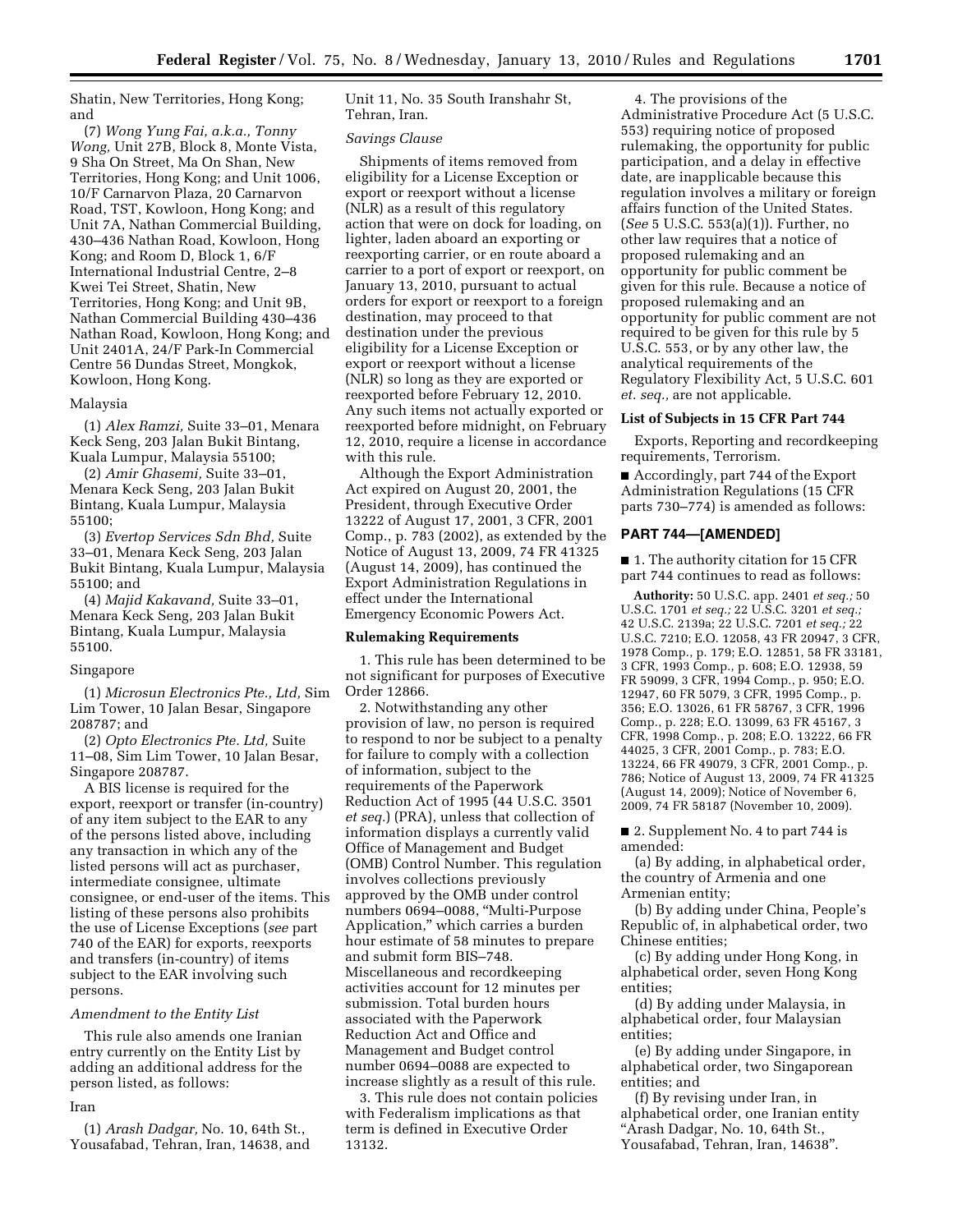The additions and revision read as follows:

 $\equiv$ 

SUPPLEMENT NO. 4 TO PART 744—ENTITY LIST

| Country                           | Entity                                                                                                                                                                                                                                                                                                                                                                                                                                                                                                                                                                                                                                                                                                                                  | License requirement                                                  | License review policy  | <b>Federal Register</b><br>citation                          |
|-----------------------------------|-----------------------------------------------------------------------------------------------------------------------------------------------------------------------------------------------------------------------------------------------------------------------------------------------------------------------------------------------------------------------------------------------------------------------------------------------------------------------------------------------------------------------------------------------------------------------------------------------------------------------------------------------------------------------------------------------------------------------------------------|----------------------------------------------------------------------|------------------------|--------------------------------------------------------------|
|                                   |                                                                                                                                                                                                                                                                                                                                                                                                                                                                                                                                                                                                                                                                                                                                         |                                                                      |                        |                                                              |
| Armenia                           | Bold Bridge International, LLC, Room 463, For all items subject<br>H. Hakobyan 3, Yerevan, Armenia.                                                                                                                                                                                                                                                                                                                                                                                                                                                                                                                                                                                                                                     | to the EAR. (See<br>§744.11 of the<br>EAR).                          | Presumption of denial. | 75 FR [INSERT FR<br>PAGE NUMBER]<br>January 13, 2010.        |
|                                   |                                                                                                                                                                                                                                                                                                                                                                                                                                                                                                                                                                                                                                                                                                                                         |                                                                      |                        |                                                              |
| China, People's Re-<br>public of. | Chitron Electronics Company Ltd, a.k.a., Chi- For all items subject<br>Chuang Electronics Company Ltd.<br>(Chitron Shenzhen), 2127 Sungang Rd,<br>19/F<br>Louhu<br>Huatong<br>Bldg,<br>Dist,<br>Shenzhen, China 518001; and<br>169<br>Fucheng Rd, Fenggu Bldg, 7/F, Mianyang,<br>China 621000; and Zhi Chun Rd, No 2<br>Bldg of Hoajing jiayuan, Suite #804,<br>Haidian Dist, Beijing, China 100086; and<br>40 North Chang'an Rd, Xi'an Electronics<br>Plaza Suite #516, Xi'an, China 710061;<br>and 9 Huapu Rd, Chengbei Electronics &<br>Apparatus Mall, 1/F Suite #39, Chengdu,<br>China 610081; and 2 North Linping Rd,<br>Bldg 1, Suite #1706, Hongkou Dist,<br>Shanghai, China 200086 (See alternate<br>address under Hong Kong). | to the EAR. (See<br>§744.11 of the<br>EAR).                          | Presumption of denial. | 75 FR [INSERT FR<br><b>PAGE NUMBER]</b><br>January 13, 2010. |
|                                   |                                                                                                                                                                                                                                                                                                                                                                                                                                                                                                                                                                                                                                                                                                                                         |                                                                      |                        |                                                              |
|                                   | Wong Yung Fai, a.k.a., Tonny Wong, Unit For all items subject<br>12B, Block 11, East Pacific Garden, Xiang<br>Lin Road, Futian District, Shenzhen, China.                                                                                                                                                                                                                                                                                                                                                                                                                                                                                                                                                                               | to the EAR. (See<br>§744.11 of the<br>EAR).                          | Presumption of denial. | 75 FR JINSERT FR<br>PAGE NUMBER]<br>January 13, 2010.        |
|                                   |                                                                                                                                                                                                                                                                                                                                                                                                                                                                                                                                                                                                                                                                                                                                         |                                                                      |                        |                                                              |
| Hong Kong                         | Centre Bright Electronics Company Limited,<br>Unit 7A, Nathan Commercial Building 430-<br>436 Nathan Road, Kowloon, Hong Kong;<br>and Room D, Block 1, 6/F International In-<br>dustrial Centre, 2-8 Kwei Tei Street,<br>Shatin New Territories, Hong Kong.                                                                                                                                                                                                                                                                                                                                                                                                                                                                             | For all items subject<br>to the EAR. (See<br>§744.11 of the<br>EAR). | Presumption of denial. | 75 FR JINSERT FR<br><b>PAGE NUMBER]</b><br>January 13, 2010. |
|                                   | Chitron Electronics Company Ltd, a.k.a., Chi-<br>Chuang Electronics Company Ltd (Chitron-<br>Shenzhen), 6 Shing Yip St. Prosperity<br>Plaza 26/F, Suite #06, Kwun Tong,<br>Kowloon, Hong Kong (See alternate ad-<br>dress under China).                                                                                                                                                                                                                                                                                                                                                                                                                                                                                                 | For all items subject<br>to the EAR. (See<br>§744.11 of the<br>EAR). | Presumption of denial. | 75 FR [INSERT FR<br><b>PAGE NUMBER]</b><br>January 13, 2010. |
| $\star$                           | $\star$<br>$\star$                                                                                                                                                                                                                                                                                                                                                                                                                                                                                                                                                                                                                                                                                                                      | $\star$<br>$\star$                                                   | $\star$                | $\star$                                                      |
|                                   | Exodus Microelectronics Company Limited,<br>Unit 9B, Nathan Commercial Building 430-<br>436 Nathan Road, Kowloon, Hong Kong;<br>and Exodus Microelectronics Company<br>Limited, Unit 6B, Block 1, International<br>Centre 2-8 Kwei Tei Street, Shatin, New<br>Territories, Hong Kong; and Exodus Micro-<br>electronics Company Limited, Unit 6B,<br>Block 1, International Industrial Centre, 2-<br>8 Kwei Tei Street, Shatin, Hong Kong.                                                                                                                                                                                                                                                                                               | For all items subject<br>to the EAR. (See<br>§744.11 of the<br>EAR). | Presumption of denial. | 75 FR JINSERT FR<br>PAGE NUMBER]<br>January 13, 2010.        |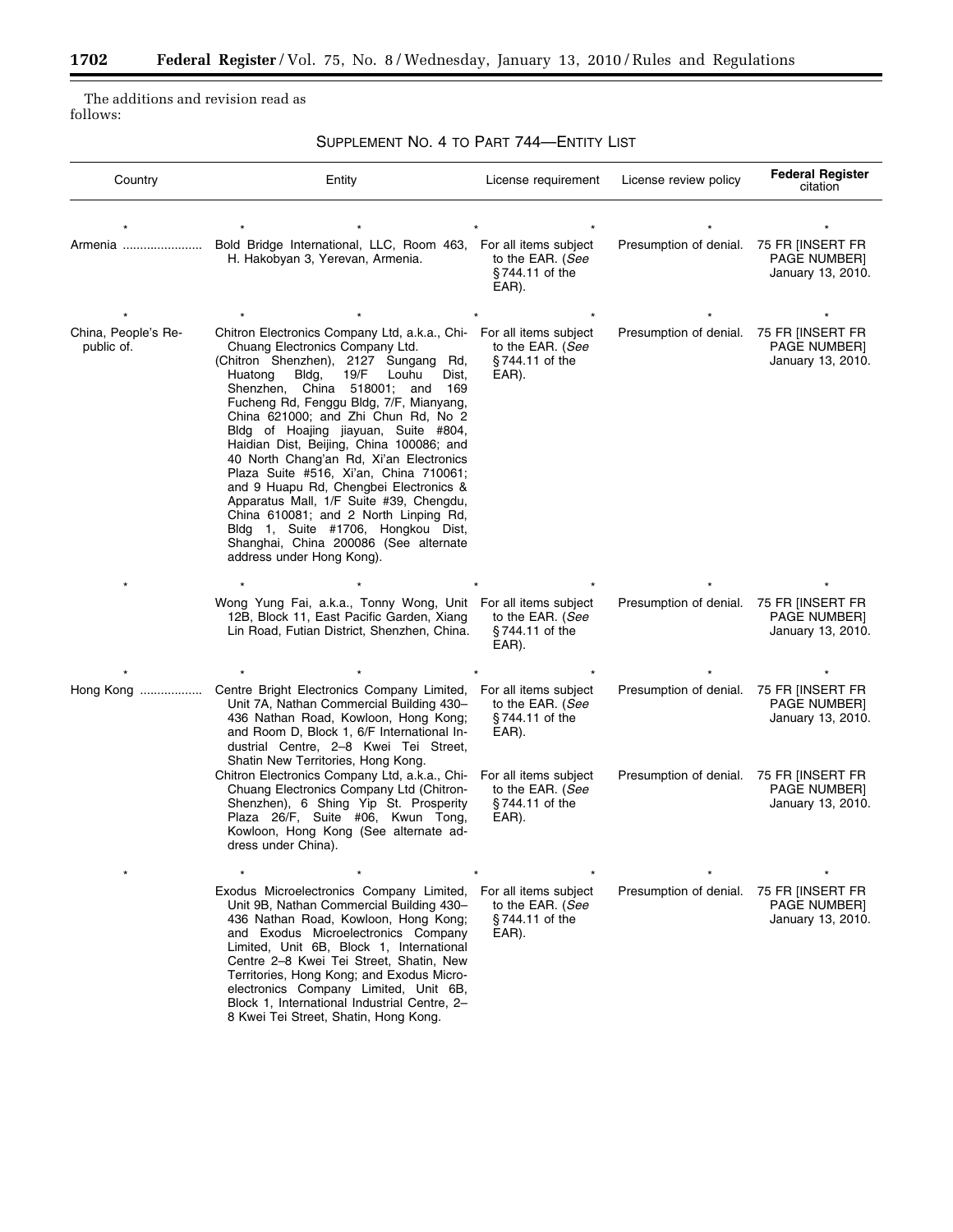# SUPPLEMENT NO. 4 TO PART 744—ENTITY LIST—Continued

| Country  | Entity                                                                                                                                                                                                                                                                                                                                                                                                                                                                                                                                                                                                                                               | License requirement                                                                 | License review policy                            | <b>Federal Register</b><br>citation                                                                            |
|----------|------------------------------------------------------------------------------------------------------------------------------------------------------------------------------------------------------------------------------------------------------------------------------------------------------------------------------------------------------------------------------------------------------------------------------------------------------------------------------------------------------------------------------------------------------------------------------------------------------------------------------------------------------|-------------------------------------------------------------------------------------|--------------------------------------------------|----------------------------------------------------------------------------------------------------------------|
|          | Hong Chun Tai, Unit 27B, Block 8, Monte<br>Vista, 9 Sha On Street, Ma On Shan New<br>Territories, Hong Kong; and Unit 7A, Na-<br>than Commercial Building, 430-436 Na-<br>than Road Kowloon, Hong Kong; and<br>Room D, Block 1, 6/F International Indus-<br>trial Centre, 2-8 Kwei Tei Street, Shatin,<br>New Territories, Hong Kong; and Unit 9B,<br>Nathan Commercial Building, 430-436 Na-<br>than Road Kowloon, Hong Kong.                                                                                                                                                                                                                       | For all items subject<br>to the EAR. (See<br>§744.11 of the<br>EAR).                | Presumption of denial.                           | 75 FR JINSERT FR<br>PAGE NUMBER]<br>January 13, 2010.                                                          |
|          | Victory Wave Holdings Limited, Unit 2401 A,<br>Park-In Commercial Centre, 56 Dundas<br>Street, Hong Kong; and Unit 2401A, 24/F<br>Park-In Commercial Centre, 56 Dundas<br>Street, Mongkok, Kowloon, Hong Kong.                                                                                                                                                                                                                                                                                                                                                                                                                                       | For all items subject<br>to the EAR. (See<br>§744.11 of the<br>EAR).                | Presumption of denial.                           | 75 FR JINSERT FR<br>PAGE NUMBER]<br>January 13, 2010.                                                          |
|          | Wong Wai Chung, a.k.a., David Wong, Unit For all items subject<br>27B, Block 8, Monte Vista, 9 Sha On<br>Street, Ma On Shan, New Territories,<br>Hong Kong; and Unit 7A, Nathan Com-<br>mercial Building 430-436 Nathan Road,<br>Kowloon, Hong Kong; and Room D, Block<br>1, 6/F International Industrial Centre, 2-8<br>Kwei Tei Street, Shatin, New Territories,<br>Hong Kong.                                                                                                                                                                                                                                                                     | to the EAR. (See<br>§744.11 of the<br>EAR).                                         | Presumption of denial.                           | 75 FR IINSERT FR<br><b>PAGE NUMBERI</b><br>January 13, 2010.                                                   |
|          | Wong Yung Fai, a.k.a., Tonny Wong, Unit<br>27B, Block 8, Monte Vista, 9 Sha On<br>Street, Ma On Shan, New Territories,<br>Hong Kong; and Unit 1006, 10/F<br>Carnarvon Plaza, 20 Carnarvon Road,<br>TST, Kowloon, Hong Kong; and Unit 7A,<br>Nathan Commercial Building, 430-436 Na-<br>than Road, Kowloon, Hong Kong; and<br>Room D, Block 1, 6/F International Indus-<br>trial Centre, 2–8 Kwei Tei Street, Shatin,<br>New Territories, Hong Kong; and Unit 9B,<br>Nathan Commercial Building 430-436 Na-<br>than Road, Kowloon, Hong Kong; and Unit<br>2401A, 24/F Park-In Commercial Centre,<br>56 Dundas Street, Mongkok, Kowloon,<br>Hong Kong. | For all items subject<br>to the EAR. (See<br>§744.11 of the<br>EAR).                | Presumption of denial.                           | 75 FR INSERT FR<br>PAGE NUMBER]<br>January 13, 2010.                                                           |
| Iran     | Arash Dadgar, No. 10, 64th St., Yousafabad,<br>Tehran, Iran, 14638, and Unit 11, No. 35<br>South Iranshahr St., Tehran, Iran.                                                                                                                                                                                                                                                                                                                                                                                                                                                                                                                        | $\star$<br>For all items subject<br>to the EAR. (See<br>$§744.11$ of the<br>EAR).   | Presumption of denial.                           | $\star$<br>73 FR 54506, 9/22/08<br>75 FR [INSERT FR<br>PAGE NUMBER]<br>January 13, 2010.                       |
| Malaysia | Alex Ramzi, Suite 33-01, Menara Keck For all items subject<br>Seng, 203 Jalan Bukit Bintang, Kuala<br>Lumpur, Malaysia 55100.<br>Amir Ghasemi, Suite 33-01, Menara Keck For all items subject<br>Seng, 203 Jalan Bukit Bintang, Kuala<br>Lumpur, Malaysia 55100.                                                                                                                                                                                                                                                                                                                                                                                     | to the EAR. (See<br>$§744.11$ of the<br>EAR).<br>to the EAR. (See<br>§744.11 of the | Presumption of denial.<br>Presumption of denial. | 75 FR IINSERT FR<br>PAGE NUMBER]<br>January 13, 2010.<br>75 FR [INSERT FR<br>PAGE NUMBER]<br>January 13, 2010. |
|          | Evertop Services Sdn Bhd, Suite 33-01,<br>Menara Keck Seng, 203 Jalan Bukit<br>Bintang, Kuala Lumpur, Malaysia 55100.                                                                                                                                                                                                                                                                                                                                                                                                                                                                                                                                | EAR).<br>For all items subject<br>to the EAR. (See<br>§744.11 of the<br>EAR).       | Presumption of denial.                           | 75 FR JINSERT FR<br>PAGE NUMBER]<br>January 13, 2010.                                                          |